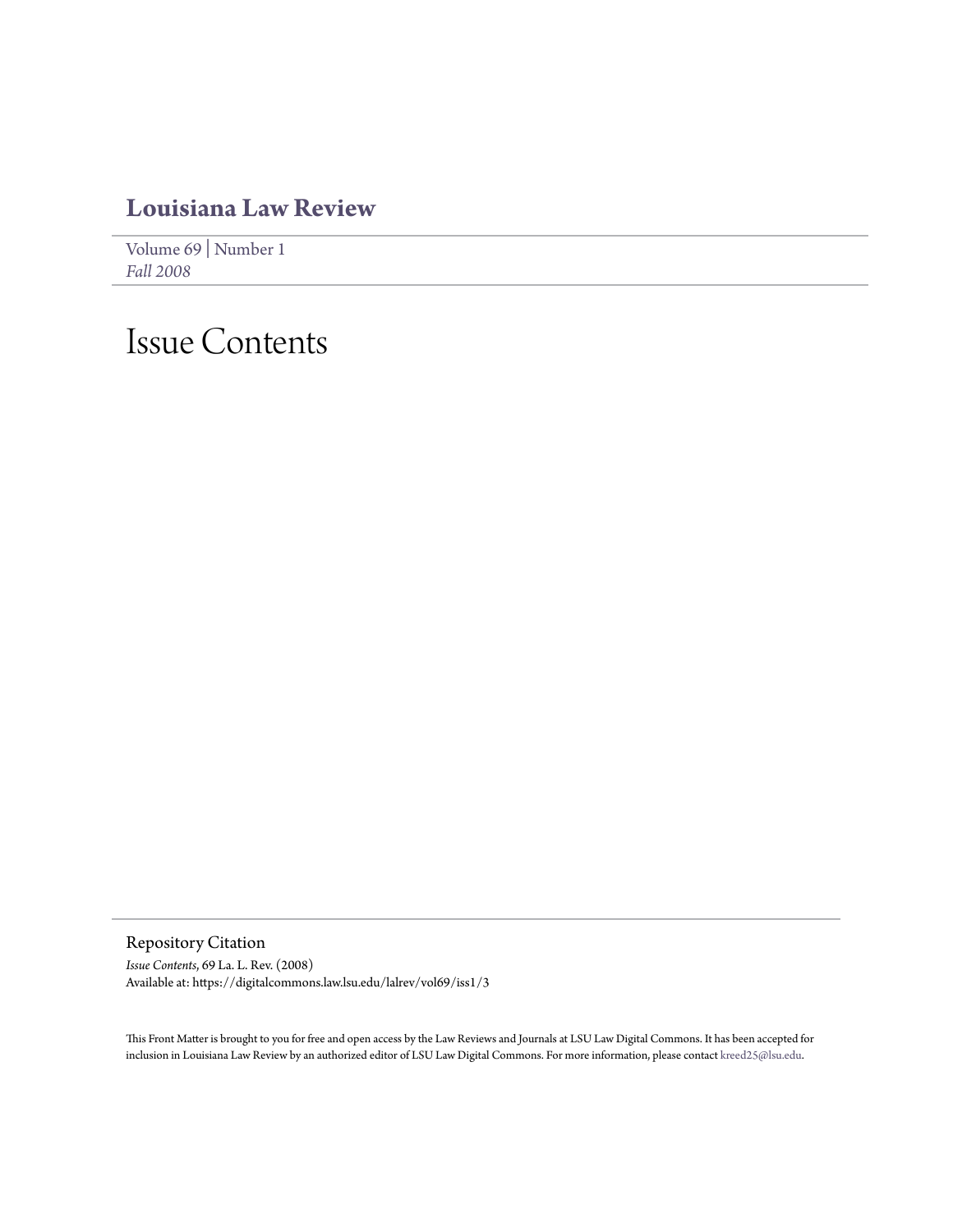# **Louisiana** Law Review **Review**

## **CONTENTS**

### **ARTICLES**

| The Pope's Copyright? Aligning Incentives with Reality by<br>Using Creative Motivation to Shape Copyright<br>Protection |     |
|-------------------------------------------------------------------------------------------------------------------------|-----|
| Lydia Pallas Loren                                                                                                      | 1   |
| Neither Fish nor Fowl: The Louisiana Law of Shut-In<br><b>Gas Wells</b>                                                 |     |
| Patrick S. Ottinger                                                                                                     | 43  |
| The Road Forward from Grable: Separation of Powers and<br>the Limits of "Arising Under" Jurisdiction                    |     |
| Rachel M. Janutis                                                                                                       | 99  |
| <b>ESSAY</b>                                                                                                            |     |
| A Summary Reflection on Legal Education<br>With Foreword by Olivier Moréteau                                            |     |
| Robert A. Pascal                                                                                                        | 125 |
| <b>COMMENTS</b>                                                                                                         |     |
| Preserving Your Pocket Book: Narrowing the Unilateral<br>Power of a Co-owner                                            |     |
| Kristen E. Bell                                                                                                         | 139 |
| Civil Law Compromise, Common Law Accord and<br>Satisfaction: Can the Two Doctrines Coexist in<br>Louisiana?             |     |

*Sally Brown Richardson* 175